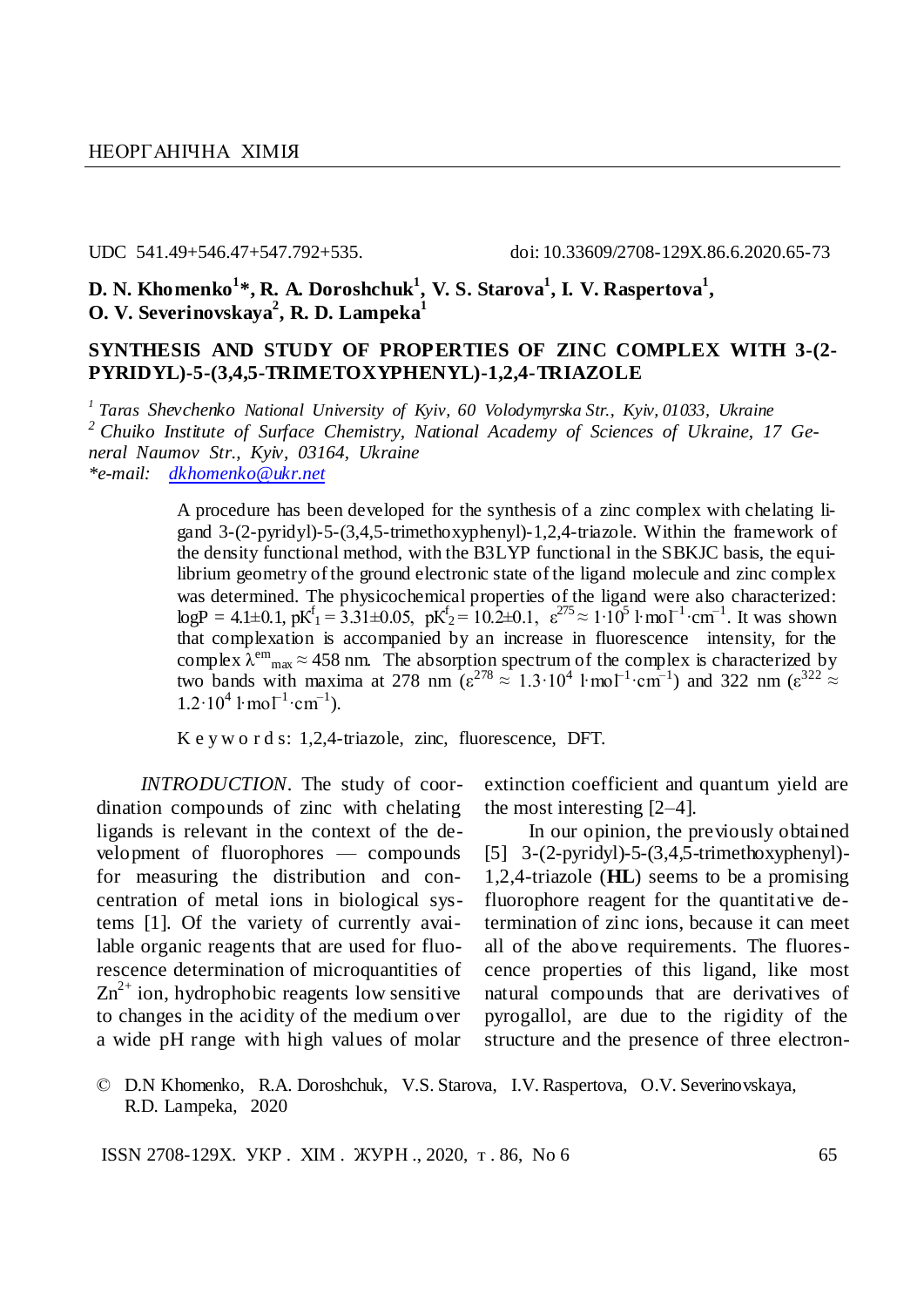donor groups in the phenyl substituent [6, 7]. Additionally, the use of the 3-(2-pyridyl)- 1,2,4-triazole system as the chelating part of the ligand molecule makes it possible for its complexes to be in the deprotonated form, which increases the stability of the latter [8].

This paper presents the synthesis and study of the physicochemical properties of a zinc complex compound based on 3-(2 pyridyl)-5-(3,4,5-trimethoxyphenyl)-1,2,4 triazole.

*EXPERIMENT AND DISCUSSION OF THE RESULTS.* For the synthesis of complexes,  $Zn(CH_3COO)$  (Merck) was used. 3-(2-pyridyl)-5-(3,4,5-tri-methoxyphenyl)-

1,2,4-triazole was prepared according to the previously described procedure [5] from 2 cyanopyridine and 3,4,5-trimethoxybenzoic acid hydrazide .

 $Zn_2(L)_4$  6CH<sub>3</sub>OH. To a solution of  $Zn(CH_3COO)_2$  (0.091 g, 0.5 mmol) in 10 ml of  $CH_3OH$  a solution of HL  $(0.312 \text{ g}, 1)$ mmol) in 50 ml of  $CH<sub>3</sub>OH$  was added. With slow crystallization for two days at room temperature, colorless crystals precipitated from this solution. They were filtered off, washed with methanol and dried in air. The yield of  $\text{Zn}_2(L)_4$  6CH<sub>3</sub>OH was 76 %. Calculated for  $C_{70}H_{84}N_{16}O_{18}Zn_2$  (%): C 53.6; H 5.4; N 14.3. Found: C 53.8; H 5.8; N 14.2.

NMR spectra were recorded on a Varian Mercury 400 instrument (400 MHz). To measure the chemical shift in the PMR spectra, the central signal of the residual protons DMSO- $d_6$  ( $\delta = 2.503$  ppm) was used as a secondary standard in DMSO- $d_6$ .

When studying the properties of HL and the zinc complex based on it, their working solutions were prepared by dissolving the corresponding exact weights in dimethyl sulfoxide (DMSO). This organic solvent was of spectroscopic purity (Merck).

The study of the acid-base properties of the ligand was carried out by potentiometric titration using a pH meter (pH-340) with a glass electrode ESL-43-07. Titration of the protonated form of 3-(2-pyridyl)-5-(3,4,5-trimethoxyphenyl)-1,2,4-triazole was carried out with a standardized NaOH solution in a mixture of water-DMSO  $(\omega_{H2O}:\omega_{DMSO} = 10:90)$ . Based on the pH metric titration curves in Hyperquad 2000, the values of the formal dissociation constants of this ligand were calculated.

The ligand distribution coefficient in the  $(logD<sub>7.4</sub>)$  water-octanol extraction system was determined at pH 7.4 (phosphate buffer) using the formula  $logD_{7.4} = C_0/C_w$ . The ligand concentration in the aqueous phase  $(C_w)$  was determined spectrophotometrically by addition technique, registering the optical density at the maximum of the absorption band; and the ligand concentration in the octanol phase was determined by the difference in the substance content in the solution before extraction and the *С*w. Distribution constant was calculated by the formula:  $logP = logD_{7.4} + log_{10}(1+10^{(pKa-pH)})$ .

The complexation of the ligand with  $Zn^{2+}$  ions was studied spectrophotometrically. The ligand and complex spectra were recorded using a 2800 UV/Vis spectrophotometer (Unico, USA). The comparison solution was DMSO-water  $(\omega_{H2O}:\omega_{DMSO} = 10:90)$ , the thickness of the cuvette was 1 cm.

The fluorescence spectra of HL solutions and its complex were recorded using LS 55 luminescent spectrophotometer (Perkin–Elmer, UK) at optimal wavelengths selected for each compound minus the background of the solvent. Spectra were recorded in the wavelength range from 200 to 800 nm.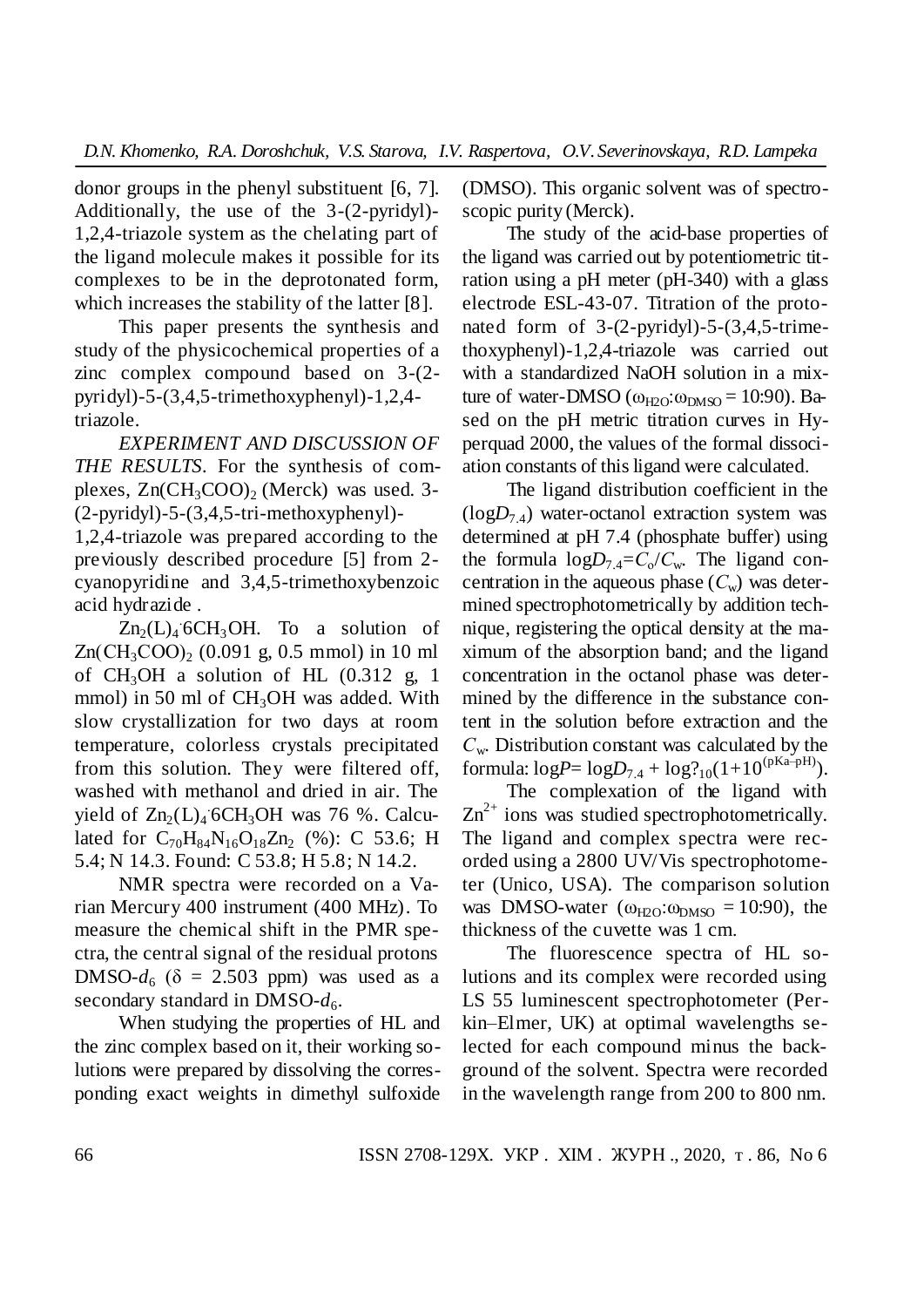The frequency of data collection was 0.5 nm. The error in determining the wavelength of the maximum fluorescence intensity did not exceed 1 nm. The sizes of the cuvette, excitation and emission gaps were 1 cm, 10 and 20 nm respectively.

MALDI mass spectra were obtained at the CCDU of Chuiko Institute of Surface Chemistry of the National Academy of Sciences of Ukraine by the method of matrixless laser desorption/ionization using the "Autoflex II" device (Bruker Daltonics, Germany). The experiments were carried out in the reflex mode of positive and negative ions registration in the mass range 0–1500 m/z. For mass spectroscopic experiments, aliquots of 1 μl of methanol solutions of the studied compounds with a concentration of 1 mg/ml were applied to a standard steel substrate and left to dry completely, after which they were placed in the working area of the device. Data was processed using Flex Analysis software (Bruker Daltonics, Germany).

The equilibrium geometry of the studied compounds in the singlet electronic state was optimized by the density functional method (DFT) using the B3LYP hybrid functional [9, 10] in the SBKJC basis [11]. All calculations at the DFT theory level were performed within the framework of the Firefly v.8.1.1 software package [12].

3-(2-Pyridyl)-5-(3,4,5-trimethoxyphenyl)-1,2,4-triazole is characterized by high hydrophobicity  $(logP = 4.1 \pm 0.1)$  and is practically insoluble in water, therefore, further study of its physicochemical properties were carried out in water–DMSO medium  $(\omega_{H2O})$ :  $\omega_{\text{DMSO}} = 10:90$ . Based on the obtained titration curves of this ligand in a water–

DMSO solution, it was found that the exponent of its first formal dissociation constant (р*К f*  $\mathbf{I}_1$ ) is 3.31 $\pm$ 0.05. This value is responsible for the dissociation of protonated nitrogen in the pyridine ring. Dissociation of the N–H in triazole fragment occurs in a strongly alkaline medium at  $pH > 10$  (the found value of  $pK_2^f = 10.2 \pm 0.1$ .



Fig. 1. Absorption spectrum of 3-(2-pyridyl)-5- (3,4,5-trimethoxyphenyl)-1,2,4-triazole and its complex with  $\text{Zn}^{2+}$ .  $C = 1 \cdot 10^{55}$  M, pH 2.5. (top – experimental, bottom - calculated).

The absorption spectrum of 3-(2-pyridyl)-5-(3,4,5-trimethoxyphenyl)-1,2,4-triazole is characterized by one intense band with a maximum at 275 nm, which corresponds to  $π$ -π<sup>\*</sup> transitions inside the ligand chromophore system (fig. 1). The molar ex-

ISSN 2708-129X. УКР. XIM. ЖУРН., 2020, т. 86, No 6 67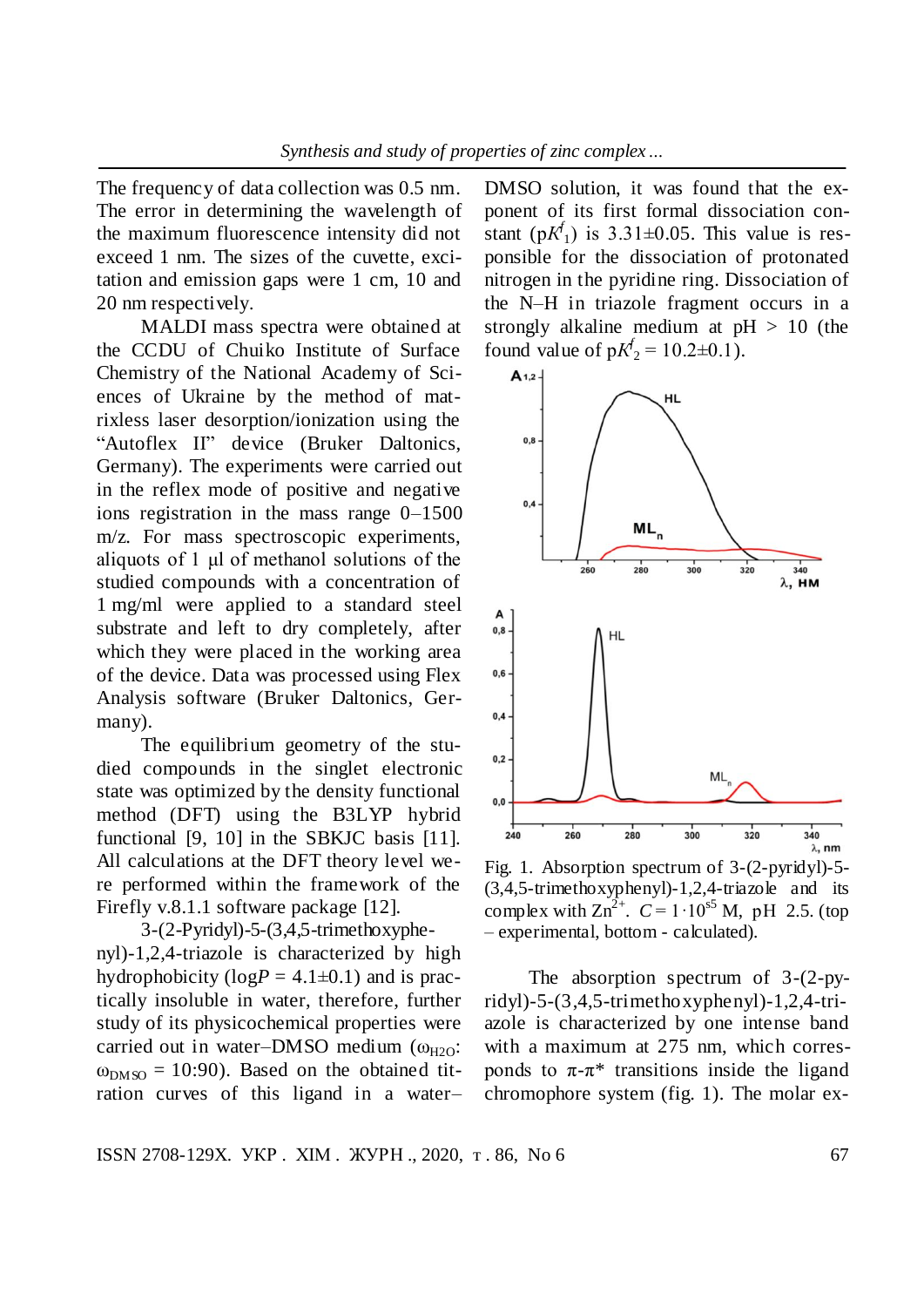tinction coefficient of the ligand is  $\varepsilon^{275}$  $\approx 1 \cdot 10^5$  l·mol<sup>-1</sup>·cm<sup>-1</sup>. The complexation of



Fig. 2. Graphical determination of the composition and stability of the complex 3-(2-pyridyl)- 5-(3,4,5-trimethoxyphenyl)-1,2,4-triazole with Zn (II) by the equilibrium shift method.  $C_{\text{Zn2+}} =$  $5.10^{-6}$  M,  $C_{\text{HL}} = 0.3.10^{-4}$  M, pH 2.5. The linear regression equation:  $log(A_x/A_0-A_x) = (8.9\pm0.5) +$  $(1.9\pm0.1)$ ·log $C_L$ ;  $r^2 = 0.987$ , where  $A_x$  is the optical density at a given point of the saturation curve, *A*<sup>0</sup> is the optical density at which full binding of the central ion to the complex is achieved,  $C_{\text{L}}$  is the total concentration of the ligand.

3-(2-pyridyl)-5-(3,4,5-trimethoxyphenyl)- 1, 2,4-triazole with  $Zn^{2+}$  ions is accompanied by a slight bathochromic shift of this band ( $\Delta \lambda \approx 4$  nm) and the appearance of another absorption band in the long-wa-

velength region of the spectrum  $\lambda_{\text{max}}$  = 322 nm (fig. 1), which appears due to electron transfer from the ligand to the central ion. The molar absorption coefficients of these bands are:  $\varepsilon^{278} \approx 1.3 \cdot 1 \cdot \text{mol}^{-1} \cdot \text{cm}^{-1}$  and  $\varepsilon^{322} \approx 1.2 \cdot 10^4 \cdot 1 \cdot \text{mol}^{-1} \cdot \text{c}^{-1}$ , respectively.

In the absorption spectrum of the ligand, calculated in the vacuum approximation, there is one absorption band with a maximum at 268 nm. In the calculated absorption spectrum of the zinc complex, two bands are observed at 270 and 318 nm. It should be noted that the calculated curves of the absorption spectra in the form of intensity agree well with the experimental data.

Using the equilibrium shift method, it was shown that in the presence of an excess amount of ligand in a DMSO–water solution, a coordination compound with M:L ratio of 1:2 is formed (fig. 2). The logarithm of the stability constant of this complex is approximately 8.9±0.5.

The fluorescence spectra of the HL solution in DMSO show an intense band with a maximum at 454 nm, and in the excitation spectrum — at  $294$  nm (fig. 3).



Fig. 3. Excitation  $(1-3)$  and fluorescence  $(4-6)$ spectra of solutions of ligand  $(1, 4)$  and complex  $(2, 3, 5, 6)$  in DMSO–water.  $C_{\text{ligand}} = 3.10^{-7}$  M  $(1, 4)$ ,  $C_{\text{complex}}$  (M) = 1.5  $10^{-7}$  (2, 5),  $3 \cdot 10^{-7}$  (3, 6).

68 ISSN 2708-129X. УКР . ХІМ . ЖУРН ., 2020, т . 86, No 6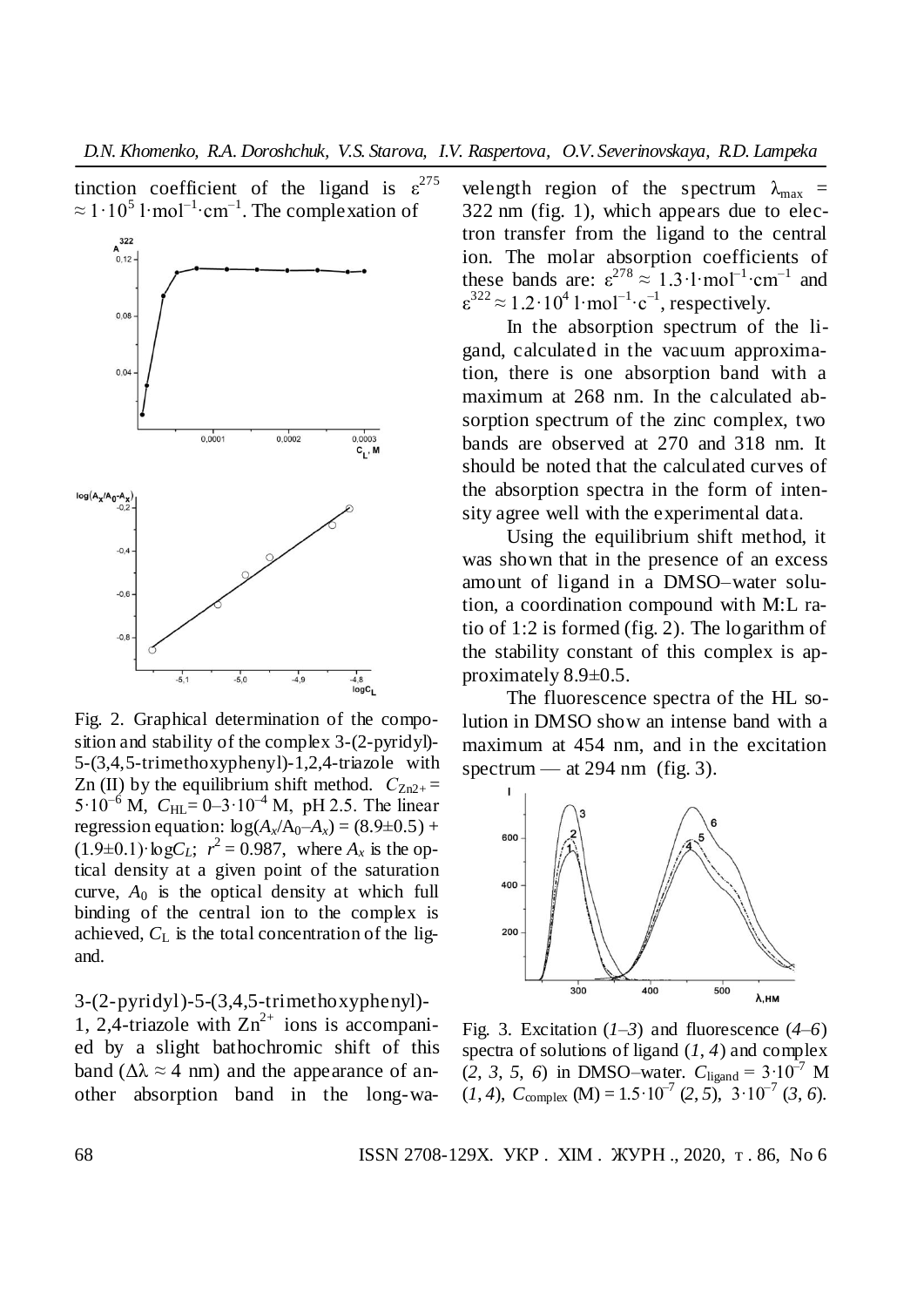

Fig. 4. The mass spectrum registered in MALDI (a) and the calculated (b) isotopic pattern of the molecular ion  $[Zn_2(L)_3]^+$ 

Also, a slight bathochromic shift of the fluorescence spectrum of the complex with respect to the ligand fluorescence spectrum  $(\Delta \lambda = 4$  nm) is observed. The maximum fluorescence intensity of the complex in the excitation spectra is observed at 287 nm, in the emission spectra — at 458 nm.

In the mass spectrum of the zinc complex, a small number of low-intensity peaks with masses of 218, 334, and 396 Da are observed. The peak at 334 Da corresponds to the formation of a quasimolecular ion formed by a ligand molecule and a sodium cation [HL+Na]<sup>+</sup>. In addition, in the mass spectrum there is a more intense peak with a mass of 1061 Da (fig. 4). The isotopic pattern corresponding to this peak indicates the presence of two zinc atoms and three ligands in the molecular ion —  $[Zn_2(L)_3]^+$ . The presence of such a molecular ion in the mass spectrum indicates that the complex contains a binuclear fragment, which with a most likely has the composition  $Zn_2(L)_4$ .

*Synthesis and study of properties of zinc complex…*

The <sup>1</sup>H NMR spectrum of the stu-died coordination compound in the DMSO- $d_6$  solution has a number of features that distinguish it from the ligand spectrum (fig. 5). First, in the spectrum of the complex there is no signal of the triazole proton, as well as signals of the methyl group protons from the acetate ion.



15.014.013.012.011.010.09.08.07.06.05.04.03.02.01.00.0

Fig. 5. <sup>1</sup>H NMR spectrum of HL  $(l)$  and Zn<sub>2</sub>(L)<sub>4</sub> 6CH<sub>3</sub>OH (2) (spectra measured in DMSO- $d_6$ ). The arrow indicates the signal of the α-pyridine proton

This indicates that the ligand is included in the complex in deprotonated form, resulting in the formation of a molecular complex. The second difference is a noticeable

ISSN 2708-129X. УКР. XIM. ЖУРН., 2020, т. 86, No 6 69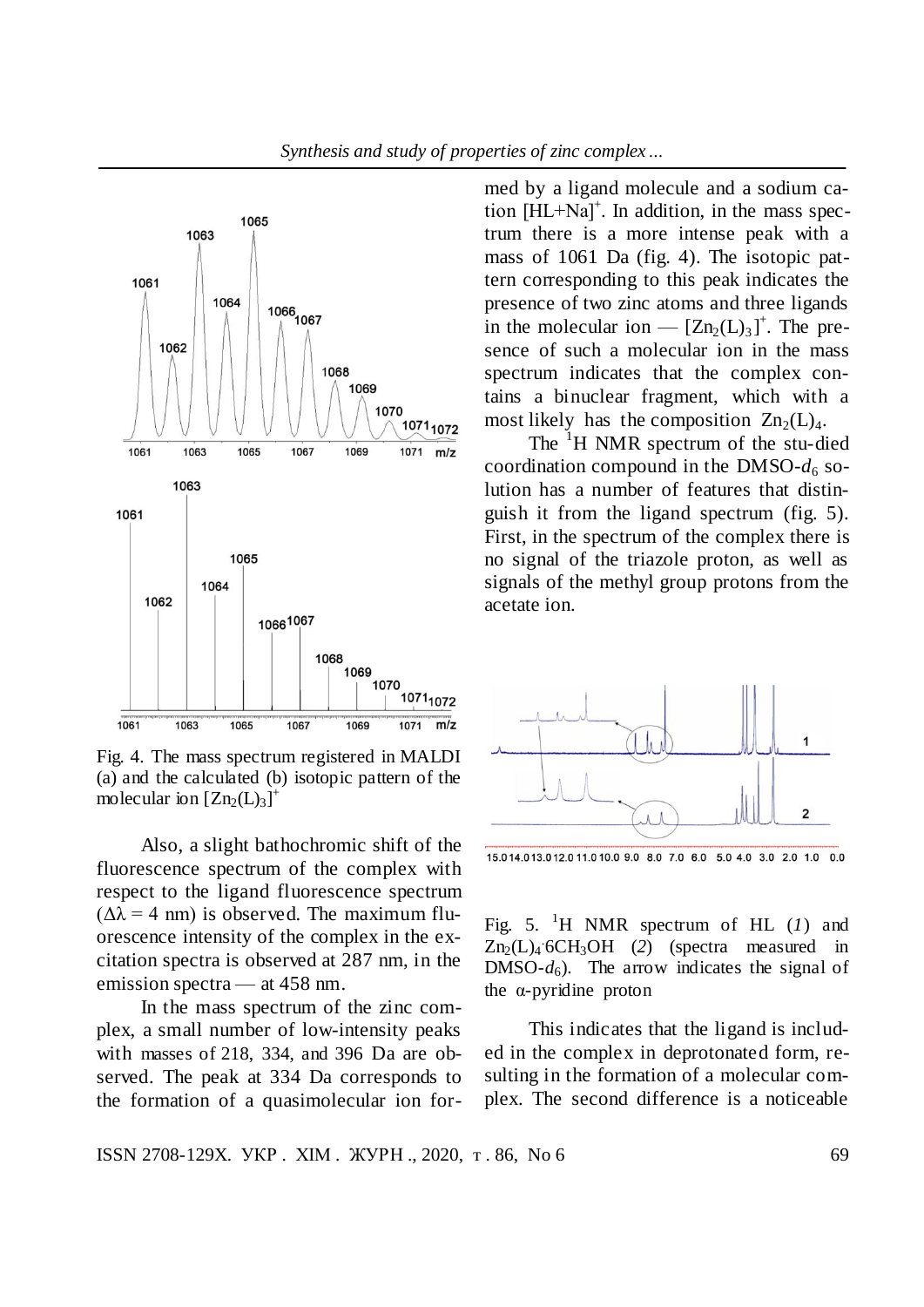broadening of proton signals in the  ${}^{1}H$  NMR spectrum of the complex, compared with the spectrum of an uncoordinated ligand, which is typical for zinc complexes with derivatives of 3-(2-pyridyl)-1,2,4-triazole and, most likely, is due to complex lability [13]. Thirdly, the signal of the  $\alpha$ -pyridine proton in  $Zn_2(L)$  6CH<sub>3</sub>OH is at 8.4 ppm, while in HL the signal of this proton is at 8.7 ppm. The difference in 0.3 ppm means the coordination of the ligand through the nitrogen of the pyridine ring. Based on the foregoing, we can make an unambiguous conclusion about the bidentate-chelate coordination of the ligand by zinc ion.



Fig. 6. Equilibrium geometry of 3-(2-pyridyl)-5- (3,4,5-trimethoxyphenyl)-1,2,4-triazole (*1*) molecule and anion (*2*) calculated using the DFT method with B3LYP functional in SBKJC basis

It should be noted that methanol proton signals are also present in the  $H<sup>1</sup>H NMR$  spectrum. Based on their integrated intensity, the results of CHN analysis and the results of mass-spectrometric studies for the resulting complex, we can propose the following composition —  $Zn_2(L)_4$  6CH<sub>3</sub>OH.

The calculation of the ligand ground state structure by the DFT method showed that the calculated geometry agrees well with the experimental data of X-ray diffraction analysis [14]. Fig. 6 shows the calculated equilibrium configurations of HL and L– . For the ligand and its anion, the total energies of the molecules were calculated, which amounted to –187.1293 a.u. and –186.5783 a.u. Based on these data, the energy of deprotonation of the ligand is 0.551 a.u (1446.65 kJ/mol).

Based on the assumption of binuclear structure of the zinc complex, the equilibrium configurations and total energies for particles  $(Zn(HL)_2)^{2+}$   $(E = 600.0003$  a.u),  $ZnL_2$  ( $E = -599.2812$  a.u) and  $Zn_2L_4$  ( $E =$  $= -1198.5947$  a.u) were calculated (fig. 7). Dimerization energy according to the formula  $\Delta E = \sum E_{\text{full}(\text{reaction products})} - \sum E_{\text{full}(\text{reagents})}$ is –0.0323 a.u (–84.79 kJ/mol).

It is known that the HOMO energy describes electron-donor properties, while the LUMO characterizes electron-acceptor properties. The HOMO–LUMO orbital schemes for the ligand and inc complex are presented in fig. 8. In the ligand, the electron density of the HOMO is localized on 3,4,5 trimethoxybenzene and partially triazole fragments. At the same time, LUMO is localized on pyridine and partially triazole fragments. A similar picture is observed for the complex. The difference is that the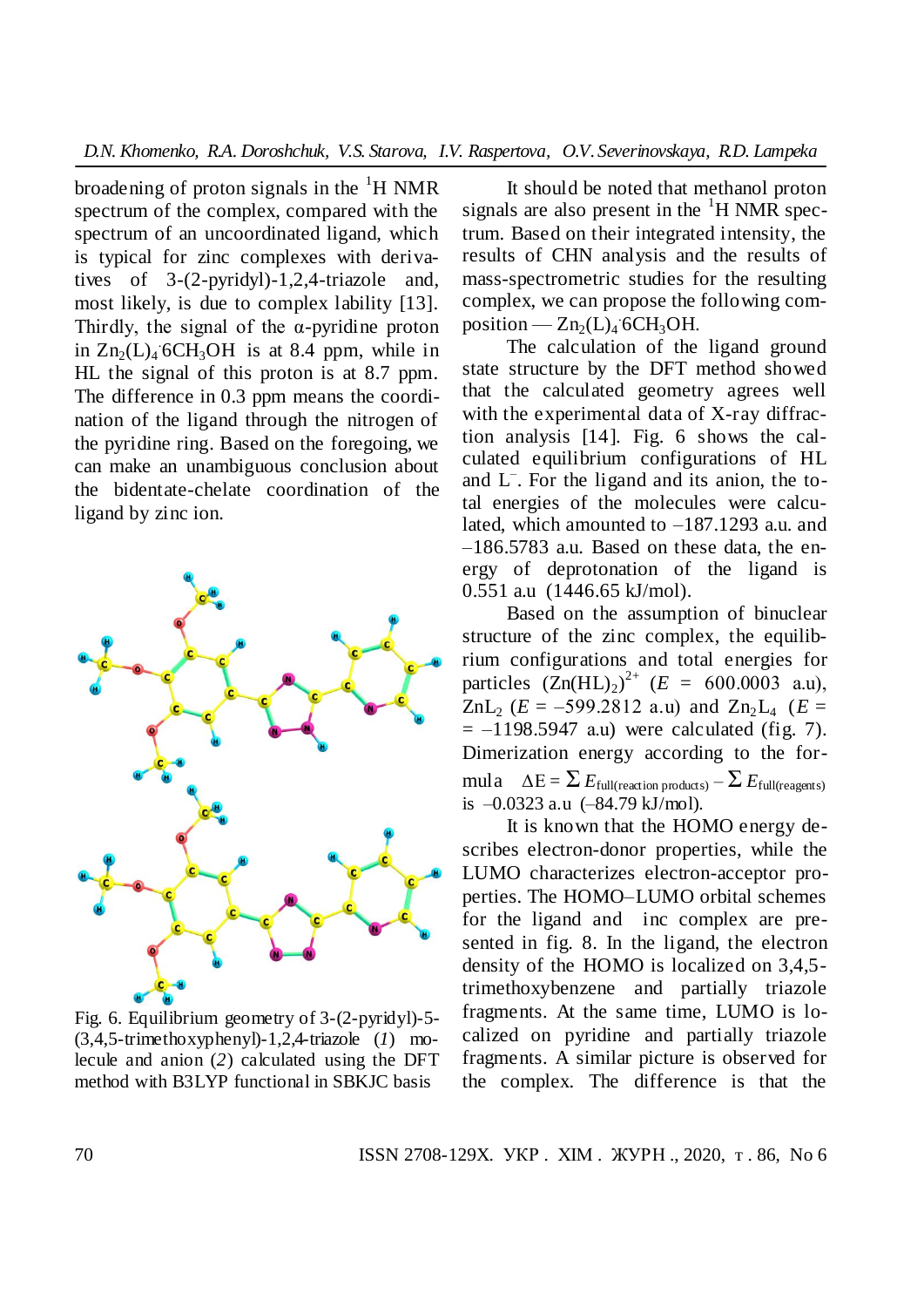

Fig. 7. Equilibrium geometry  $(Zn(HL)_2)^{2+}$  (3),  $ZnL_2$  (4) and  $Zn_2L_4$  (5) calculated using the DFT method with the B3LYP functional in the SBKJC basis. (Hydrogen atoms and methoxy groups for *5* are not shown to simplify the figure)

localization of electron density is observed in two "separate" ligand molecules. The widths of the energy gaps for the ligand and complex are 3.73 and 3.31 eV, respectively.



Fig. 8. Diagram of the boundary molecular orbitals for L and  $Zn_2L_4$ 

Based on the totality of the obtained data, we proposed the structure of the  $Zn_2(L)_4$  $6CH<sub>3</sub>OH$  complex in which the ligands are in bidentate-chelate coordination and only two of them are bridged:



*CONCLUSION.* It was found that 3-(2 pyridyl-5-(3,4,5-trimethoxyphenyl)-1,2,4 triazole is a highly hydrophobic ligand, which in a wide pH range  $(4-10)$  is in molecular form, characterized by high molar absorption coefficient and intense fluorescence. As a result of the complexation of this ligand with zinc ions, a bidentate chelate complex  $Zn_2(L)_4$  6CH<sub>3</sub>OH is formed, which also exhibits intense fluorescence at  $\lambda^{\text{em}}_{\text{max}} \approx$ ≈ 458 nm. Based on the density functional method, the equilibrium geometry of the ground electronic state of both the ligand and the zinc complex is determined. Such physicochemical properties of the ligand and

ISSN 2708-129X. УКР . ХІМ . ЖУРН ., 2020, т . 86, No 6 71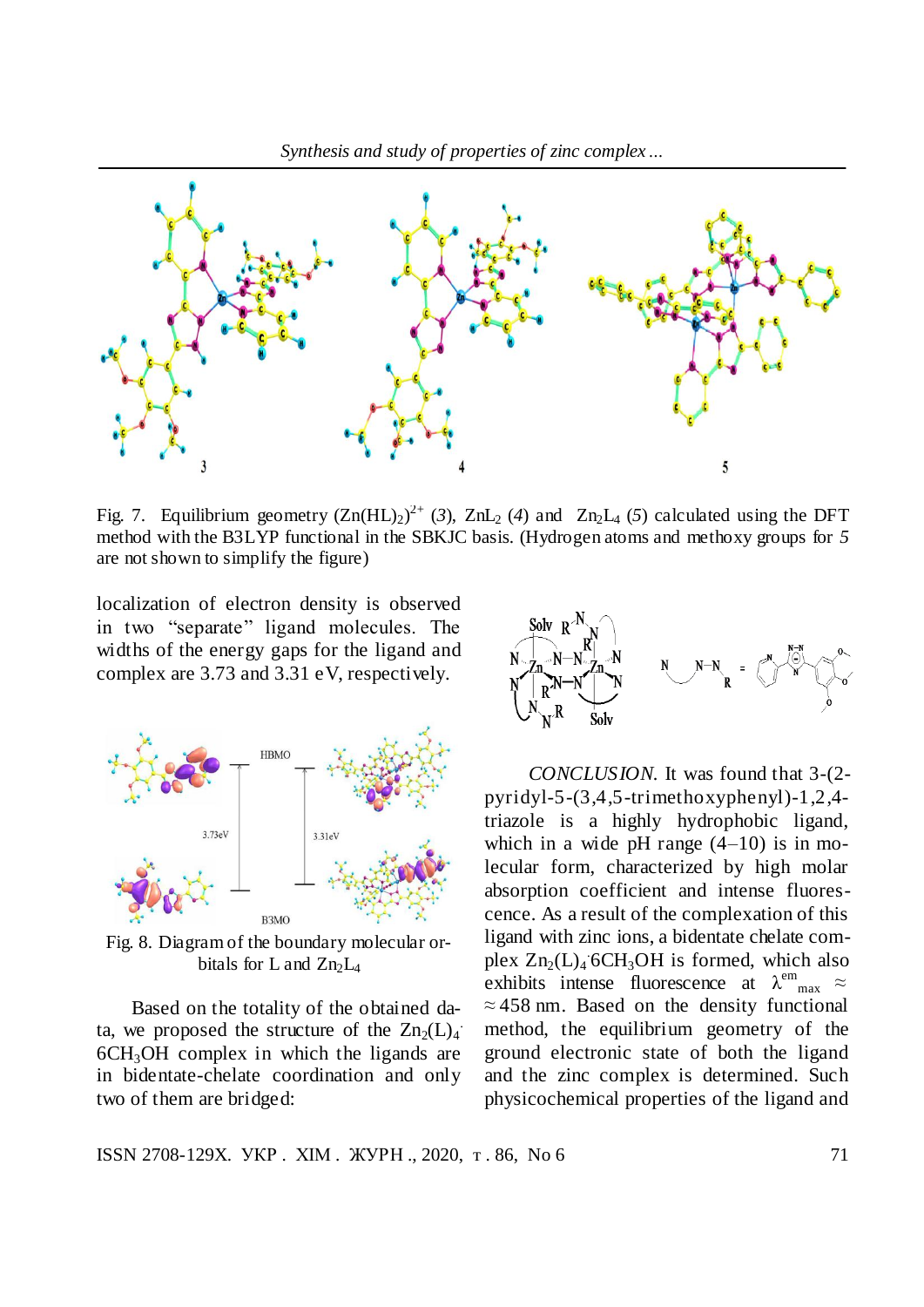its complex with zinc confirm the prospects of using 3-(2-pyridyl)-5-(3,4,5 trimethoxyphenyl)-1,2,4-triazole as an analytical reagent for determining the trace amounts of zinc ions.

СИНТЕЗ ТА ДОСЛІДЖЕННЯ ВЛАСТИ-ВОСТЕЙ КОМПЛЕКСУ ЦИНКУ З 3-(2- ПІРИДИЛ)-5-(3,4,5-ТРИМЕТОКСИФЕНІЛ)- 1,2,4-ТРИАЗОЛОМ

Д. М. Хоменко<sup>1</sup>\*, Р. О. Дорощук<sup>1</sup>, В. С. Старова<sup>1</sup>, І. В. Распертова<sup>1</sup>, О. В. Севериновська<sup>2</sup>, Р. Д. Лампека<sup>1</sup>

*<sup>1</sup> Київський національний університет імені Тараса Шевченка, вул.°Володимирська, 60, Київ, 01033, Україна 2 Інститут хімії поверхні ім. О. О. Чуйка НАН України, вул. Генерала Наумова, 17, Київ, 03164, Україна \*e-mail: [dkhomenko@ukr.net](mailto:dkhomenko@ukr.net)*

Розроблено методику синтезу комплексу цинку з хелатуючим лігандом 3-(2 піридил)-5-(3,4,5-триметоксифеніл)-1,2,4 триазолом. Методом функціоналу густини з фунціоналом B3LYP в базисі SBKJC визначено рівноважну геометрію основного електронного стану молекули ліганду та комплексу цинку. Також охарактеризовано фізико-хімічні властивості ліганду: log*P* =  $4.1\pm0.1$ ,  $pK^f$ <sub>1</sub> = 3.31  $\pm0.05$ ,  $pK^f$ <sub>2</sub> = 10.2 $\pm0.1$ ,  $\varepsilon^{275}$   $\approx$  $1.10^5$  л $\cdot$ моль<sup>-1</sup> $\cdot$ см<sup>-1</sup>. Показано, що комплексоутворення супроводжується збільшенням інтенсивності флуоресценції, для комплексу  $\lambda^{\rm em}$ <sub>max</sub>  $\approx$ 458нм. Спектр поглинання комплексу характеризується двома смугами з максимумами при 278 нм ( $\varepsilon^{278} \approx 1.3 \cdot 10^4$  л $\cdot$ моль<sup>-1</sup> $\cdot$ см<sup>-1</sup>) та 322 нм ( $\varepsilon^{322} \approx 1.2 \cdot 10^4$  л $\cdot$ моль<sup>-1</sup> $\cdot$ см<sup>-1</sup>).

К л ю ч о в і с л о в а: 1,2,4-триазол, цинк, флуоресценція, теорія функціоналу.

СИНТЕЗ И ИССЛЕДОВАНИЕ СВОЙСТВ КОМПЛЕКСА ЦИНКА С 3-(2-ПИРИДИЛ)- 5-(3,4,5-ТРИМЕТОКСИФЕНИЛ)-1,2,4- ТРИАЗОЛОМ

Д.Н. Хоменко<sup>1\*</sup>, Р.А. Дорощук<sup>1</sup>, В.С. Старова<sup>1</sup>, И.В. Распертова<sup>1</sup>, О.В. Севериновская<sup>2</sup>, Р.Д. Лампека $<sup>1</sup>$ </sup>

*<sup>1</sup>Киевский национальный университет имени Тараса Шевченка, ул. Владимирская, 60, Киев, 01033, Украина <sup>2</sup>Институт химии поверхности им. А.А. Чуйко НАН Украины, ул. Генерала Наумова, 17,Киев, 03164, Украина \*е-mail: [dkhomenko@ukr.net](mailto:dkhomenko@ukr.net)*

Разработана методика синтеза комплекса цинка с хелатирующим лигандом 3-(2 пиридил)-5-(3,4,5-триметоксифенил)-1,2,4 триазолом. В рамках метода функционала плотности, с функционалом B3LYP в базисе SBKJC, определена равновесная геометрия основного электронного состояния молекулы лиганда и комплекса цинка. Также охарактеризованы физико-химические свойства лиганда:  $logP=4.1\pm0.1$ ,  $pK^f = 3.31\pm0.05$ ,  $pK^f =$ 10.2±0.1,  $\varepsilon^{275}$ ≈ 1·10<sup>5</sup> л·моль<sup>-1</sup>·см<sup>-1</sup>. Показано, что комплексообразование сопровождается увеличением интенсивности флуоресценции, для комплекса  $\lambda^{\text{em}}$ <sub>max</sub> $\approx$  458 нм. Спектр поглощения комплекса характеризуется двумя полосами с максимумами при 278 нм  $(\epsilon^{278} \approx$  $1,3.10^4$  л·моль<sup>-1</sup>·см<sup>-1</sup>) и 322 нм ( $\varepsilon^{32} \approx 1,2.10^4$ л $\cdot$ моль $^{-1}\cdot$ см $^{-1}$ ).

К л ю ч е в ы е с л о в а: 1,2,4-триазол, цинк, флуоресценция, теория функционала плотности.

## REFERENCES

1. Steed J., Atwood J. Supramolecular Chemistry (John Wiley & Sons, 2009) ISBN-13: 978-0470512340.

72 ISSN 2708-129X. УКР . ХІМ . ЖУРН ., 2020, т . 86, No 6